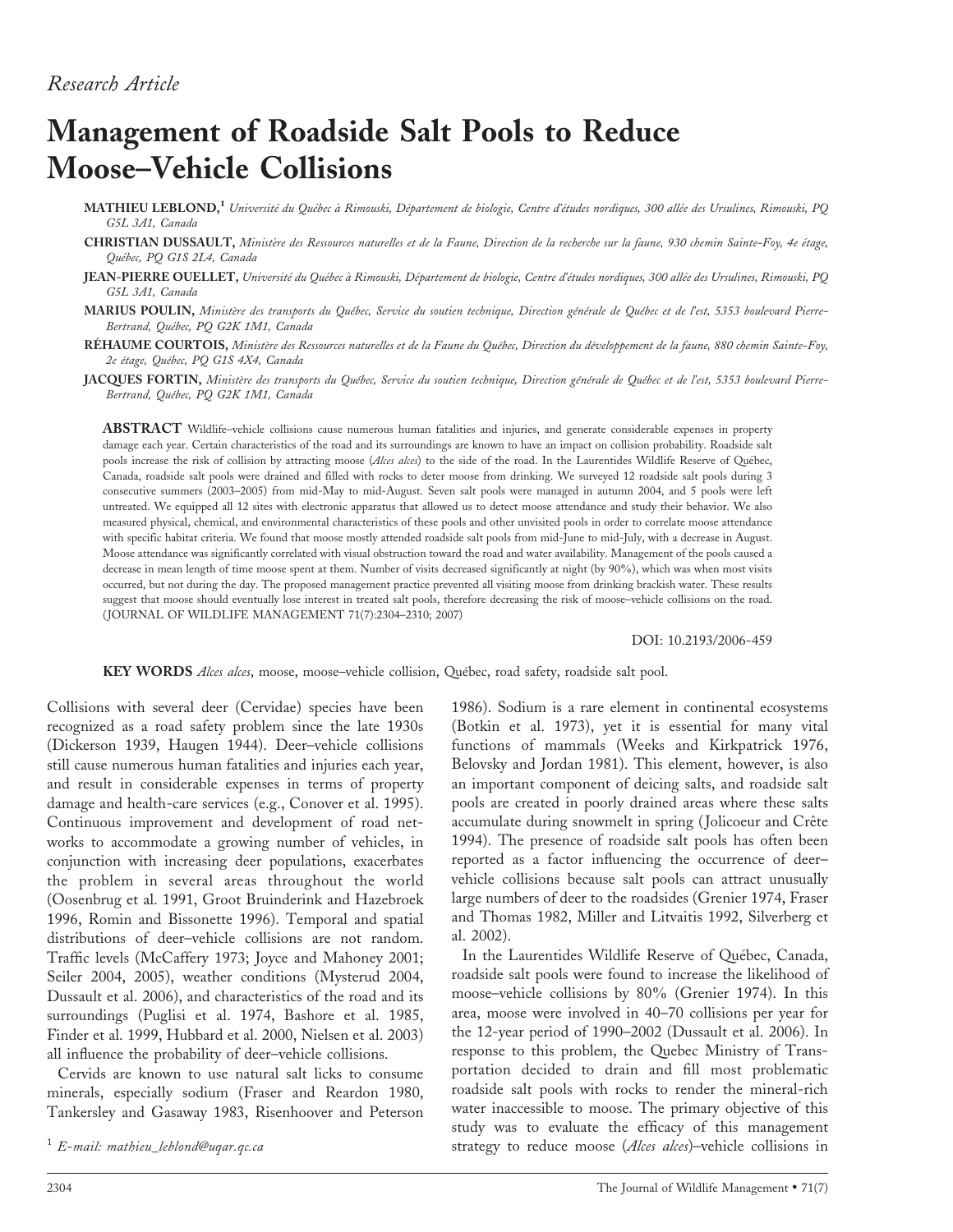summer. Specific objectives were to document the presence and behavior of moose at roadside salt pools before and after the management intervention, and to determine whether any environmental characteristics of roadside salt pools influenced moose behavior.

# STUDY AREA

The Laurentides Wildlife Reserve  $(7, 861 \text{ km}^2)$  was intersected by 2 paved roads: provincial highways 175 and 169 that link the regions of Quebec City and Saguenay-Lac St. Jean. At least 100 t/km of salt are spread on these roads annually, which favored the creation and persistence of several roadside salt pools (Grenier 1999). This area was characterized by a mixture of coniferous and mixed-forest stands typical of the boreal region (Dussault et al. 2001). Balsam fir (Abies balsamea) and black spruce (Picea mariana) dominated at higher altitudes, whereas valleys and low-lying sectors were covered with mixed and deciduous stands, in which paper birch (Betula papyrifera), trembling aspen (Populus tremuloides), and yellow birch (B. alleghaniensis) were abundant. Commercial logging and a recent spruce budworm (Choristoneura fumiferana) epidemic contributed to create a heterogeneous forest mosaic of mature and regenerating stands. The most recent aerial survey that took place in this region found an average moose density of 2.4 moose/10  $\text{km}^2$ , with density reaching 8 moose/10  $\text{km}^2$  in highly suitable sectors (St-Onge et al. 1995).

## METHODS

#### Experimental design and management of salt pools

We assessed the timing and frequency of moose visits at 12 roadside salt pools along highways 175 and 169 from mid-May to mid-August during 3 consecutive summers (2003– 2005). Seven of these pools were managed by the Quebec Ministry of Transportation in autumn 2004. For ethical reasons, we chose treated salt pools among those available based on their moose–vehicle collision history to improve road safety during the study. The other 5 salt pools were also attended by moose but, for unknown reasons, were apparently less problematic in terms of human safety. These pools were left as is (untreated salt pools), which allowed us to assess annual variations in frequentation. We sampled only 6 treated and 4 untreated salt pools in 2003. Management of roadside salt pools consisted of draining the water with irrigation canals using a mechanical digger and filling pools with a large quantity of rocks that were 10– 30 cm in diameter. Rocks were used to prevent moose from reaching any residual water or salt deposits on the soil because soil drainage alone was found to be ineffective (Jolicoeur and Crête 1994).

#### Roadside salt pool description

We measured water depth at 7 random locations within the pool and visually estimated the proportion of the pool surface that was covered with water using 10% classes (referred to as percentage water surface) on a weekly basis. We collected 2 125-mL samples from each roadside salt pool every 2 weeks during summer of 2003 and took care

not to collect urine-contaminated samples (Tankersley and Gasaway 1983). We also collected water samples in unsalted water sources away from highways (lakes or small ponds). With the first set of samples, we estimated salt content of water (mS) using a Hanna conductivity meter (Hanna Instruments 9811; Fisher Scientific, Vancouver, BC, Canada) because water conductivity is highly and linearly correlated with salt content (Bechtold 1996). We added nitric acid to the other set of samples to prevent precipitation and kept these samples in a cool, dry place until analysis. We determined concentrations of major elements found in the water samples (i.e., sodium [Na], potassium [K], calcium [Ca], and magnesium [Mg]) in the laboratory.

During summer of 2003, we also measured a series of physical and environmental variables at roadside salt pools: area (length  $\times$  width), distance to the road (from the center of the pool to the road shoulder), elevation relative to the road, cover provided by vegetation at a distance of 15 m (measured as visual obstruction from the center of the pool toward the road), and a second index of visual obstruction of the pool at a distance of 50 m on the road. We measured this last index using a life-size moose silhouette placed in the center of the pool. We then assessed the percentage of the silhouette that was visible by a standing observer from the road. In addition to the roadside salt pools included in our experimental design, we also characterized a series of unvisited or scarcely visited salt pools. These pools were apparently similar to any other pool included in our experimental design but were identified as receiving very little, if any, moose visits after 2 years of regular observation in the study area. We characterized these pools in 2005.

#### Assessing moose visits to roadside salt pools

To detect and record moose at roadside salt pools, we used movement and heat detectors (Circuitronique Estrie Inc., Sherbrooke, PQ, Canada) that triggered either a Sony (Tokyo, Japan) video camera (called a Vigil) for 4 minutes or a 35-mm photo camera (called a P-BOX). The P-BOXes were equipped with a flash and we equipped some Vigils (33% in 2003, 100% in 2004 and 2005) with infrared lights for night detection. We assessed the detection distance of the movement and heat detectors by using semi-captive moose under various light and weather conditions (C. Dussault, Ministère des Ressources naturelles et de la Faune, unpublished data). We detected about 80% of moose within 10 m. Thus, we used this distance as a guideline for installation of the detection systems around roadside salt pools. We installed the detection systems between 17 May and 31 May and removed them between 16 August and 19 August. We equipped treated salt pools with Vigils only in 2003, but with both Vigils and P-BOXes in 2004 and 2005; we equipped untreated salt pools with P-BOXes only from 2003 to 2005.

We recovered and replaced the videotapes and films during weekly visits to the roadside salt pools. We thus could determine the date and time of each moose visit to pools, as well as the number, sex, and age class (ad, juv, or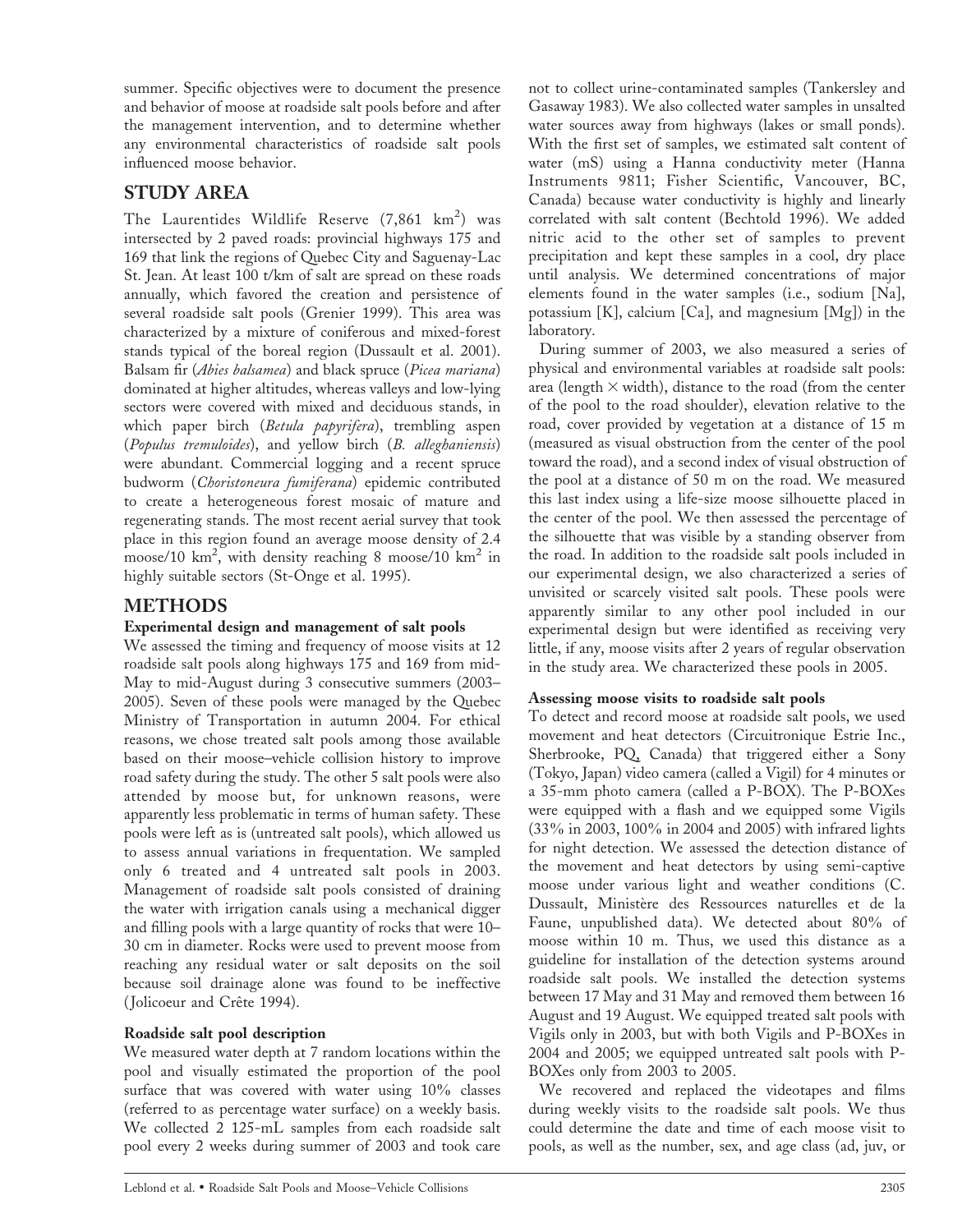calf) of observed individuals. We also recorded visit length, as well as time devoted to drinking brackish water by each moose. We used the percentage of time spent drinking (i.e., [time spent drinking/time during which moose was visible]  $\times$  100) as an index of moose behavior at roadside pools.

#### Data analysis

We grouped all observations into seasonal periods of 14–17 days (e.g., 1–14 Jul, 15–31 Jul, etc.), referred to as fortnights, to facilitate interannual comparisons. We also combined moose visits to roadside salt pools according to daily periods: dawn (1 hr before to 1 hr after sunrise), dusk (1 hr before to 1 hr after sunset), day (between dawn and dusk), and night (between dusk and dawn).

We corrected the frequency and duration of moose visits to roadside salt pools for number of hours during which the detection systems were operational in order to obtain comparable values between sites and time periods (no. of visits/100 hr). We also created another index of moose attendance at roadside salt pools (no. of moose  $\times$  hr/100 hr), which included both frequency and duration of visits, by multiplying number of moose present during a visit by length of the visit. We defined a moose visit as the presence of  $\geq$ 1 moose detected simultaneously by  $\geq$ 1 of the 2 available detection systems. If the time between 2 successive detections exceeded 60 minutes, we considered these events as 2 independent visits. Moreover, we also considered the successive presence of 2 different moose within a 60-minute period as 2 independent visits. We considered detection systems inoperative when no moose visits were recorded due to technical problems or when videotapes or films were full. Unfortunately, we could not use data collected at night in 2003 because we only used infrared lights in a few sites that year.

To determine whether environmental characteristics influenced the frequency of moose visits and moose behavior at roadside salt pools, we used Pearson correlations (with Bonferroni-adjusted probabilities) between number of visits/ 100 hours or time spent drinking and all quantitative variables measured at salt pools. We calculated separate correlation coefficients for each year before management intervention, that is, 2003 and 2004. For variables likely to vary during the summer, that is, percentage water surface, water depth, and conductivity, we calculated correlations using fortnight as the sample unit. For all other variables that were permanent attributes of the pools and thus only measured once during the study, we made correlations using mean number of moose visits/100 hours or mean time spent drinking at each site.

To determine the fortnightly and daily patterns of moose visits to roadside salt pools, we used analysis of variance for repeated measures with fortnight and daily period as independent variables and number of visits/100 hours as the dependent variable. We carried out this analysis only in 2004 to allow simultaneous use of night and day data. We tested the effect of salt pool management on frequency and duration of moose visits with analyses of variance for repeated measures, using number of moose visits/100 hours or number of moose  $\times$  hours/100 hours as the dependent variable and year, fortnight, and pool type (treated vs. untreated) as independent variables. We made separate analyses for day (2003, 2004, and 2005 data) and night (2004 and 2005 data) periods.

To normalize the distribution of residuals, we employed a  $ln(x + 0.001)$  transformation. We then conducted statistical analyses with SAS Version 8.00 (SAS Institute, Cary, NC) and considered effects significant at  $P \leq 0.05$ .

## RESULTS

#### Moose visits to roadside salt pools

Both mean number of moose visits/100 hours (cover provided by vegetation at 15 m:  $r \geq 0.607$ ,  $P \leq 0.005$ ; visual obstruction index at 50 m:  $r \ge 0.615$ ,  $P \le 0.007$ ) and mean time spent drinking (cover provided by vegetation at 15 m: r  $\geq$  0.443,  $P \leq$  0.050; visual obstruction index at 50 m:  $r \geq$ 0.450,  $P \leq 0.047$ ) were positively correlated with the 2 indices of visual obstruction during the 2 years before management (i.e., 2003 and 2004). Number of visits/100 hours was also correlated with pool area (in 2003 only:  $r =$ 0.650,  $P = 0.004$ ), percentage water surface (in 2004 only:  $r =$ 0.265,  $P = 0.028$ ), water depth (in 2004 only:  $r = 0.429$ ,  $P <$ 0.001), and water conductivity (in 2004 only:  $r = -0.482$ ,  $P <$ 0.001). Distance to the road and elevation relative to the road were not significantly correlated with either index of moose attendance for the 2 years. Chemical analysis of water samples indicated that sodium was the most abundant salt in roadside salt pools (890 ppm Na compared to 78 ppm Ca, 7 ppm K, and 3 ppm Mg). Sodium was also more concentrated in roadside salt pools than in water samples collected away from highways, where the mean concentration was 29 ppm.

The remote detection systems captured 670 independent moose visits to roadside salt pools over the study  $(2003 =$ 125; 2004 = 405; 2005 = 140), and we estimated that  $\geq 50$ different moose visited surveyed salt pools each year.

In 2004, number of moose visits/100 hours to roadside salt pools depended on the fortnightly  $(F_{18} = 4.04, P < 0.001)$ and daily period ( $F_9 = 5.19$ ,  $P < 0.001$ ). Number of visits/ 100 hours was relatively high from mid-June to mid-July ( $\bar{x}$  $= 0.56 \pm 0.22$ ) and decreased considerably later in the summer (0.12  $\pm$  0.05). Visits were also more frequent during the night (0.64  $\pm$  0.24) than during the day (0.19  $\pm$ 0.07), regardless of the fortnight  $(F_{54} = 0.98, P = 0.515)$ .

Overall, 39.7% of visits were made by adult females, compared to 20.0% for juveniles and 15.4% for adult males. These proportions varied somewhat from year to year (2003: 42.4% ad F, 23.2% juv, 20.8% ad M, and 13.6% unknown age; 2004: 44.0% ad F, 18.5% juv, 15.6% ad M, and 22.0% unknown age; 2005: 25.0% ad F, 21.4% juv, 10.0% ad M, and 43.6% unknown age). Most visits were made by solitary moose, but we also observed groups of  $2$  (2003 = 17.6%,  $2004 = 19.8\%, 2005 = 8.6\%$  or 3 moose  $(2003 = 2.4\%,$  $2004 = 3.7\%$ ,  $2005 = 1.4\%$ ). The majority of moose groups consisted of an adult female with offspring, but 55 visits (8.2%) were made by individuals of various sexes and ages.

In 2003 and 2004, almost all visits to roadside salt pools lasted  $\leq$ 1 hour and tended to last  $\leq$ 15 minutes (70.0%)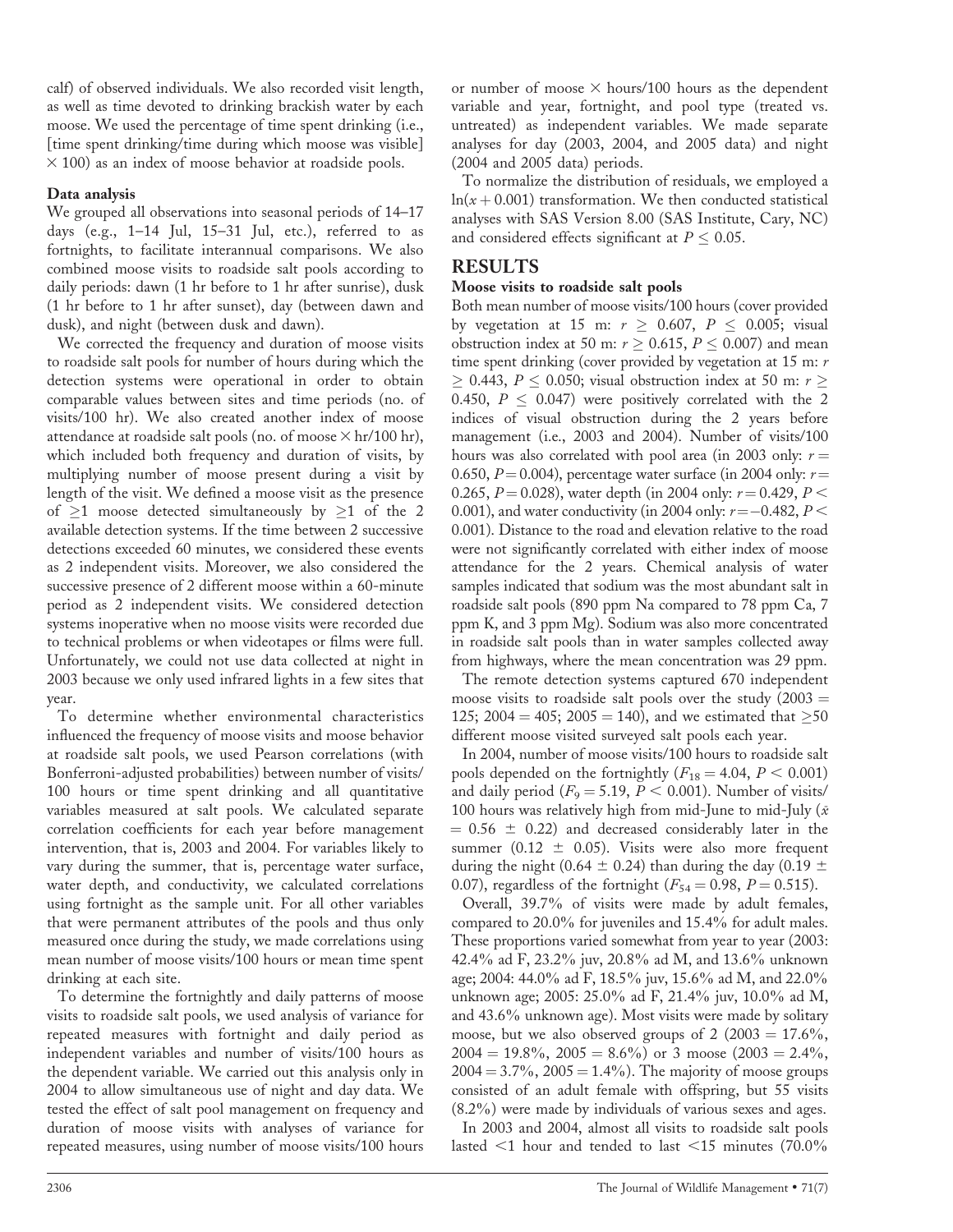|                                 | Day |                                |          |                                 |            | Night <sup>a</sup> |                                |                  |                                 |          |
|---------------------------------|-----|--------------------------------|----------|---------------------------------|------------|--------------------|--------------------------------|------------------|---------------------------------|----------|
|                                 |     | $\bar{x}$ no. of visits/100 hr |          | No. of moose $\times$ hr/100 hr |            |                    | $\bar{x}$ no. of visits/100 hr |                  | No. of moose $\times$ hr/100 hr |          |
| Source                          | df  | F                              | P        | F                               | P          | df                 | F                              | $\boldsymbol{p}$ | F                               | P        |
| Yr                              |     | 1.27                           | 0.308    | 5.92                            | $0.011*$   |                    | 11.00                          | $0.009*$         | 9.90                            | $0.012*$ |
| Fortnight                       | 6   | 4.07                           | $0.002*$ | 1.77                            | 0.121      | 6                  | 6.83                           | $< 0.001*$       | 2.19                            | 0.058    |
| Type of pool <sup>b</sup>       |     | 13.25                          | $0.005*$ | 24.59                           | $< 0.001*$ |                    | 7.13                           | $0.026*$         | 10.44                           | $0.010*$ |
| $Y_r \times$ fortnight          | 12  | 0.52                           | 0.897    | 1.44                            | 0.158      | 6                  | 0.89                           | 0.504            | 2.92                            | $0.015*$ |
| $Yr \times$ type of pool        |     | 2.55                           | 0.109    | 6.23                            | $0.009*$   |                    | 13.21                          | $0.005*$         | 15.40                           | $0.004*$ |
| Fortnight $\times$ type of pool | 6   | 0.37                           | 0.896    | 0.72                            | 0.639      | h                  | 1.19                           | 0.328            | 1.27                            | 0.286    |

Table 1. Results of analyses of variance testing the effect of the management practices on frequency and duration of moose visits to roadside salt pools of the Laurentides Wildlife Reserve, Québec, Canada, during the day (including dusk and dawn; 2003–2005) and night (2004 and 2005).

We carried out night analysis on 2004–2005 data only.

<sup>b</sup> Type of pool refers to treated or untreated pools.

\* Significant at  $P \leq 0.05$ .

[371/530]). In 2005, an even larger proportion of visits lasted  $\leq$  15 minutes (87.9% [123/140]) than those in the previous years  $(G = 20.59, df = 1, P < 0.001)$ . Before management, 42.9% (85/198) of visits captured by the Vigil were triggered by moose that did not drink water. Individuals that drank devoted about 21.1% of their time to that activity. Following pool management, we did not observe any moose drinking water.

#### Influence of pool management on moose visits

The 2 indices of moose attendance at roadside salt pools at night gave similar results when we assessed the effect of

management (Table 1). Number of visits/100 hours not only varied across the summer (fortnight:  $F_{6,54} = 6.83, P < 0.001$ ), but was higher in 2004 (before management;  $1.49 \pm 0.35$ ) than in 2005 (after management;  $0.19 \pm 0.04$ ;  $F_{1,9} = 11.00$ ,  $P = 0.009$ ; Fig. 1). The interaction between year and pool type was significant, indicating that moose attendance at night decreased from 2004 to 2005, but in treated pools only.

Number of visits/100 hours at roadside salt pools during the day varied across the season (fortnight:  $F_{6,54} = 4.07$ ,  $P =$ 0.002) but not between summers ( $\bar{x} = 0.20 \pm 0.05$  in 2003, 0.48  $\pm$  0.1 in 2004, and 0.19  $\pm$  0.04 in 2005;  $F_{2,16} = 1.27$ ,



Figure 1. Number of moose visits/100 hours  $(\dot{x} + \text{SE})$  during the night at treated and untreated roadside salt pools of the Laurentides Wildlife Reserve, Québec, Canada, by fortnight in 2004 and 2005. The dotted line indicates the time of pool management intervention.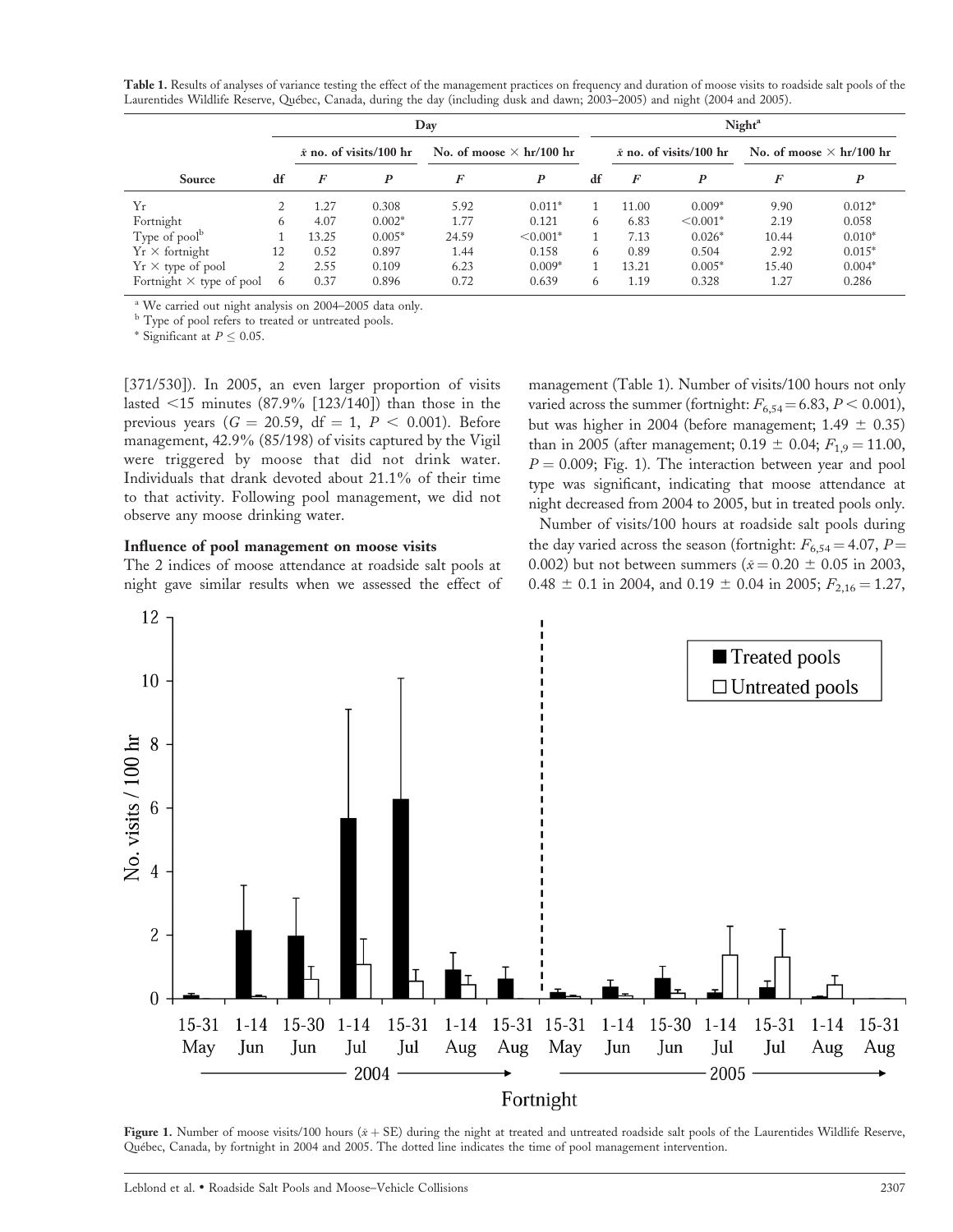

Figure 2. Mean number of moose visits/100 hours + SE during the day (including dusk and dawn) at treated and untreated roadside salt pools of the Laurentides Wildlife Reserve, Québec, Canada, by fortnight, 2003–2005. The dotted line indicates the time of pool management intervention.

 $P = 0.308$ ; Table 1, Fig. 2). The second index combining frequency and duration of visits (i.e., no. of moose  $\times$  hr/100 hr), however, was significantly lower in 2005 (0.02  $\pm$  $(0.01)$  than in 2003 (0.11  $\pm$  0.01) and 2004 (0.18  $\pm$  0.02), for treated pools only (Table 1). Seasonal patterns of moose visits to untreated pools was similar to that of treated pools during both the day ( $F_{6,54} = 0.37$ ,  $P = 0.896$ ) and night  $(F_{6,54} = 1.19, P = 0.328)$  and did not change during the study, despite management of other pools (d:  $F_{12,98} = 0.52$ ,  $P = 0.897$ ; night:  $F_{6,57} = 0.89$ ,  $P = 0.509$ ).

## DISCUSSION

The most obvious effect of management of roadside salt pools was a reduction in duration of moose visits, although frequency of visits also decreased at night (we recorded 10 times more night visits in 2004 than in 2005). Moose– vehicle collisions in the Laurentides Wildlife Reserve peak at night (Dussault et al. 2006), and a decrease in moose visits to salt pools at this time of day should reduce the risk of collision. Another effect of management was the inability of moose to attain brackish water or soil through rocks in treated pools.

Use of salt licks by cervids has often been found to be positively related to water conductivity and dissolved salt concentration (Hebert and Cowan 1971, Tankersley and Gasaway 1983, Moe 1993). Contrary to expectations, however, the relationship between frequency of visits and water conductivity was negative in our study (statistically significant in 2004 only). Sodium concentrations were high in all sampled roadside salt pools, indicating that salt was widely available along the highways. Alternatively, other factors such as visual obstruction may have been more important to moose habitat selection (as demonstrated by the importance of vegetative cover). The influence of pool area, percentage water surface, and water depth on moose frequentation suggests that moose attended salt pools to drink mineral-rich water. Hence, we conclude that moose use roadside salt pools to drink sodium-rich water but choose pools with respect to vegetative cover instead of salt concentration in areas where salt is abundant.

The proportion of juveniles observed at roadside salt pools corresponded approximately to the relative proportion of juveniles in the population and the sex ratio of moose was biased towards adult females, which reflected the observed ratio in the population (St-Onge et al. 1995). The high proportion of individuals of unknown sex–age recorded in 2005 (43.6%) was partly due to the brevity of visits and insufficient time for identification. Duration of moose visits to roadside salt pools was highly variable but mostly lasted  $<$ 15 minutes, and visits decreased in length after management. Median visit length was 6 minutes before and 4 minutes after pool management. Deer visits to natural salt licks are generally  $>15$  minutes (15–30 min; Weeks 1978, Tankersley and Gasaway 1983, Risenhoover and Peterson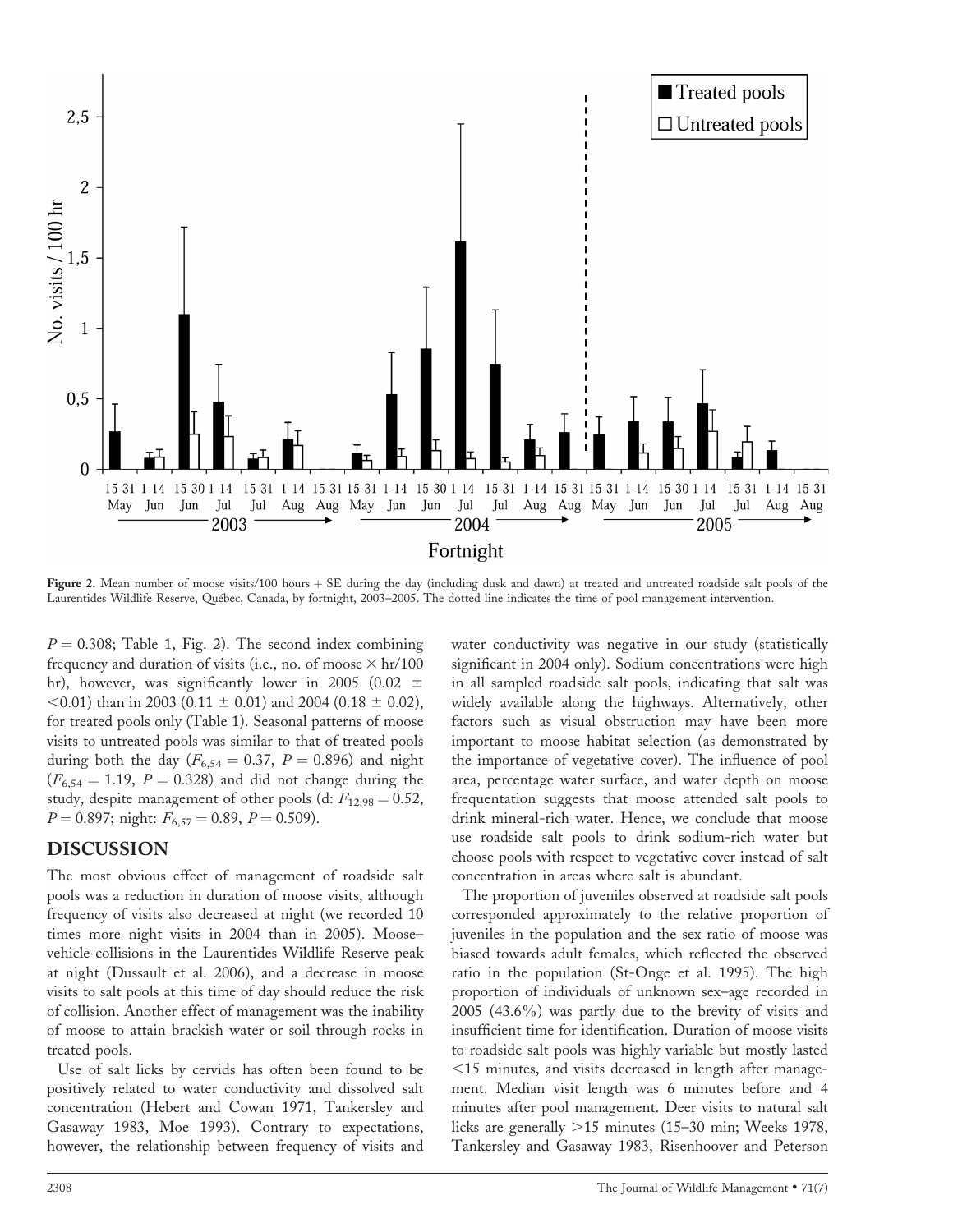1986). Several observations in this study suggest that moose were disturbed by passing vehicles when at roadside salt pools (Silverberg et al. 2003). First, moose preferred pools where visual obstruction between the pool and road was high. Second, moose visits were more frequent at night than day (fewer vehicles pass during night), and third, 28% of moose visits to roadside salt pools ended with flight of the moose in reaction to a passing vehicle, all suggesting that moose avoided traffic disturbance.

The fortnightly pattern of moose visits to roadside salt pools in the Laurentides Wildlife Reserve was similar to patterns observed for moose or other cervid species (e.g., Carbyn 1975, Holl and Bleich 1987, Couturier and Barrette 1988). The increase in visits to salt licks in early summer is often related to mineral deficiencies (particularly Na) in the diet (Hebert and Cowan 1971, Atwood and Weeks 2002), resulting from consumption of opening buds in spring. Freshly opened leaves have a high potassium and water content, which leads to considerable sodium loss through the feces (Fraser and Hristienko 1981). The observed peak in moose visits to roadside salt pools likely corresponds to this period of bud opening, which occurred 8–10 June for paper birch and trembling aspen. In addition, sodium requirements increase in spring. Moulting, somatic growth in juveniles, antler growth in males, and gestation and lactation in adult females all require increased sodium intake in cervids (Weeks and Kirkpatrick 1976, Belovsky and Jordan 1981, Pletscher 1987). We first observed calves at salt pools between 10 June and 19 June, which corresponded precisely with peak adult female attendance.

Most studies in North America have demonstrated a notable decrease in moose attendance at natural salt licks from late July until the end of summer. This change may be due to a shift in the feeding behavior of cervids to more sodium-rich aquatic vegetation (Jordan et al. 1973) or to a decrease in salt preference (Fraser et al. 1982). Our study indicated that moose used roadside salt pools even when aquatic vegetation was available (see also Fraser et al. 1982). Possibly, the extremely high salinity of water found in salt pools ( $\bar{x}$  = 890 ppm) was more attractive than the mean salinity of aquatic plants (e.g., 500 ppm on Isle Royale, USA; Botkin et al. 1973). Also, brackish water is relatively easy to consume, whereas aquatic plants have an extremely low net energy content per unit of filled rumen (Belovsky and Jordan 1981) and may be rich in toxic heavy metals (Ohlson and Staaland 2001).

A high proportion (42.9%) of moose that visited our sites did not drink the water. Moreover, moose that drank water spent little time doing so and passed the remaining time in movement, feeding, or alert behavior. Because groups accounted for 19% of moose visits, we hypothesize that salt pools are important gathering places for some individuals (Panichev et al. 2002). We rarely observed aggressive interactions at roadside salt pools, contrary to that described at natural mineral licks (Couturier and Barrette 1988).

Our results suggest that the management of roadside salt pools may reduce attendance by moose. It was not possible,

however, to evaluate how this change in moose behavior related to collision risk. It is likely that moose gradually stop frequenting these sites and that this behavioral change takes place over 1 year or longer. Indeed, a moose must return at least once to notice the pool's destruction. Other measures have been tested to reduce moose attendance at salt pools. Addition of chemical repellents (e.g., putrescent compound, creosote, and isobutyric acid) was found to be a short-term solution that required frequent reapplication (Fraser and Hristienko 1982). Other researchers have proposed use of deicing salts that are less attractive to cervids than NaCl (e.g., urea, ethylene glycol, or  $CaCl<sub>2</sub>$ ; Fraser and Thomas 1982); however, the cost of these salts can be prohibitive, especially where winter conditions are severe. From this point of view, the draining and filling of roadside salt pools appears to be a valuable solution. A longer study would allow assessment of the long-term efficacy of our pool management strategy and its impact on moose–vehicle collisions.

## MANAGEMENT IMPLICATIONS

Our results indicate that draining roadside salt pools and filling them with rocks may reduce the risk of moose–vehicle collisions where roadside salt pools are common. Our results also indicated that removal of vegetation that creates visual obstruction between salt pools and the road could be considered an alternative or complementary management strategy where drainage and filling with rocks is problematic. This strategy would likely increase disturbance of moose by vehicles and could reduce frequency of moose visits to these salt pools. Removal of vegetation could also increase driver vision, allowing drivers to better avoid moose on the road.

## ACKNOWLEDGMENTS

We thank M.-C. Bélair, L. Breton, M.-F. Gévry, C. Laurian, and M. Lavoie for assistance in the field, and A. Caron for helpful advice with statistical analyses. This study was supported by the Ministère des Transports du Québec, the Ministère des Ressources naturelles et de la Faune du Québec, and the Université du Québec à Rimouski. M. Leblond received a graduate scholarship from the Fonds québécois de recherche sur la nature et les technologies.

## LITERATURE CITED

- Atwood, T. C., and H. P. Weeks, Jr. 2002. Sex- and age-specific patterns of mineral lick use by white-tailed deer (Odocoileus virginianus). American Midland Naturalist 148:289–296.
- Bashore, T. A., W. M. Tzilkowski, and E. D. Bellis. 1985. Analysis of deer–vehicle collision sites in Pennsylvania. Journal of Wildlife Management 49:769–774.
- Bechtold, J.-P. 1996. Chemical characterization of natural mineral springs in northern British Columbia, Canada. Wildlife Society Bulletin 24:649– 654.
- Belovsky, G. E., and P. A. Jordan. 1981. Sodium dynamics and adaptations of a moose population. Journal of Mammalogy 62:613–621.
- Botkin, D. B., P. A. Jordan, A. S. Dominsky, H. S. Lowendorf, and G. E. Hutchinson. 1973. Sodium dynamics in a northern forest ecosystem. Proceedings of the Natural Academy of Science 70:2745–2748.